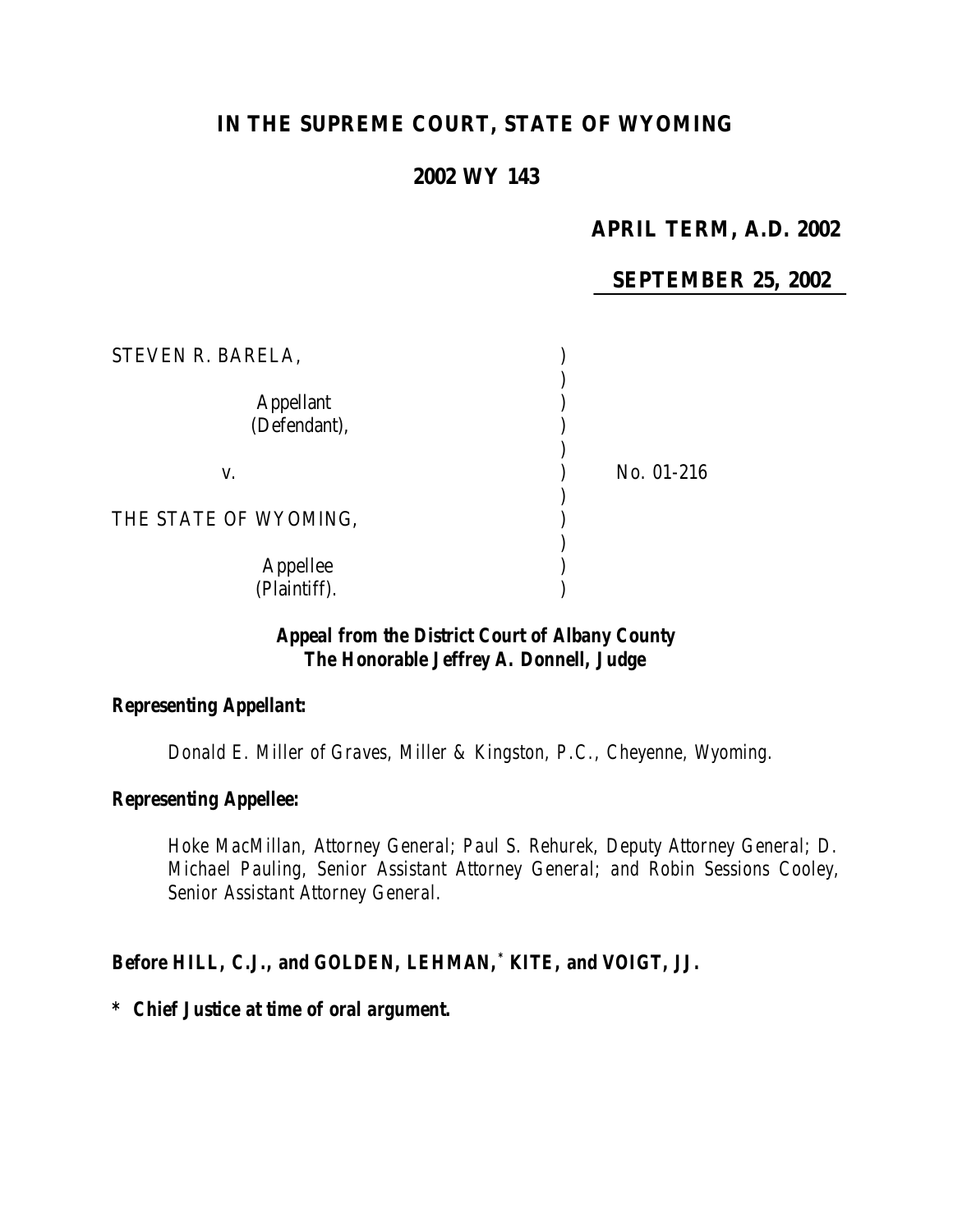## **VOIGT, Justice.**

[¶1] In 1995, Steven R. Barela (appellant) pled guilty to the second-degree murder of his wife. In 2000, he filed a motion to withdraw his guilty plea, primarily due to the claimed ineffectiveness of his trial counsel. The district court denied this motion. Based on our recent decision in *Nixon v. State*, 2002 WY 118, 51 P.3d 851 (Wyo. 2002), we conclude that the district court was without jurisdiction to consider appellant's motion to withdraw his guilty plea, and, accordingly, dismiss this appeal.

#### **ISSUES**

[¶2] Appellant presents two issues for our review:

## ISSUE I

Did the district court deny appellant due process of law by filing a decision letter in lieu of a formal order from which he could appeal?

## ISSUE II

Did the district court improperly deny appellant's motion to withdraw his guilty plea in light of the allegations contained in the motion and supporting affidavit when the district court made its decision without holding a hearing?

The State of Wyoming, as appellee, essentially responds to the issues raised by appellant and additionally questions the district court's jurisdiction to consider appellant's motion to withdraw his guilty plea.

### **FACTS**

[¶3] In 1994, appellant was charged with the first-degree murder of his wife. On March 29, 1995, the State filed an amended information charging appellant with second-degree murder. That same day, appellant, represented by counsel, pled guilty to second-degree murder, and the district court, on April 21, 1995, imposed a sentence of twenty-eight years to life in the Wyoming State Penitentiary. Appellant did not perfect a direct appeal from the district court's judgment and sentence.

[¶4] On April 19, 1996, appellant, represented by counsel, petitioned the district court to modify his sentence pursuant to W.R.Cr.P. 35, primarily alleging that, at sentencing, the district court did not possess complete medical records regarding his psychological diagnosis and condition. The district court held a hearing, denied the petition, and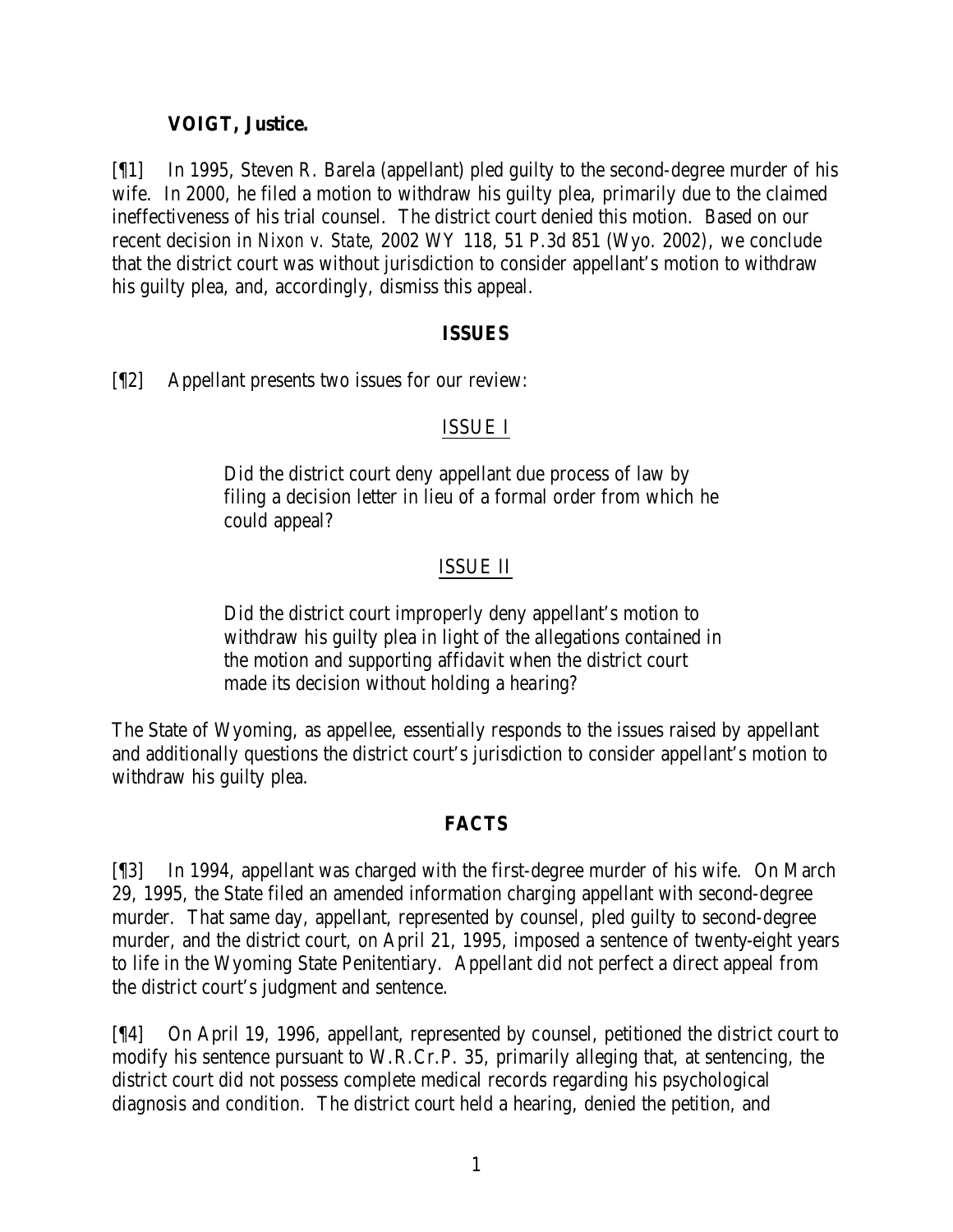appellant appealed that denial to this Court. We affirmed the district court's decision in *Barela v. State*, 936 P.2d 66 (Wyo. 1997).

[¶5] In 1999, appellant, pro se, filed a Petition for Post-Conviction Relief in the district court pursuant to Wyo. Stat. Ann. §§ 7-14-101 through 7-14-108 (LexisNexis 2001), contending that: (1) his guilty plea was not supported by a proper factual basis; (2) his incustody confession and consent to a search were involuntary; (3) the district court exceeded its authority in imposing restitution; and (4) his trial counsel was ineffective in several respects. The State filed a motion to dismiss appellant's petition, which motion the district court granted on February 23, 2000. Appellant filed a notice of appeal to this Court regarding the denial of his post-conviction relief petition. We dismissed the appeal because appellant was required to seek appellate review in the form of a timely petition for writ of review rather than a notice of appeal.

[¶6] On October 23, 2000, appellant, pro se, filed a Motion to Withdraw Guilty Plea in the district court, arguing that he should be allowed to withdraw his guilty plea because his trial counsel was ineffective: (1) in advancing a motion to suppress appellant's confession; (2) in failing to advise appellant regarding the possibility of a conditional plea in order to preserve the suppression issue for direct appeal; (3) in failing to pursue a direct appeal on appellant's behalf; (4) in failing to advise appellant that the factual basis for his plea was insufficient; and (5) in failing to advise appellant of possible defenses to the murder charge. The district court denied appellant's motion without a hearing, and by way of a January 30, 2001, decision letter, stated that the decision letter "shall stand as the final order in this matter."

[¶7] On July 11, 2001, privately-retained counsel entered an appearance in the district court on behalf of appellant and subsequently submitted a Motion Requesting Submission of Final Order, wherein appellant argued that the district court's decision letter denying his Motion to Withdraw Guilty Plea was not in the form of a final order and the time within which to file a notice of appeal from that denial had not yet commenced. After a hearing, the district court denied this motion, and appellant appealed.

## **DISCUSSION**

[¶8] We agree with the State that the district court was without jurisdiction to consider appellant's Motion to Withdraw Guilty Plea. In *Nixon*, 2002 WY 118, ¶¶ 9, 13, 51 P.3d at 853, 854, we recently stated that generally, "a [criminal] case becomes final after judgment and sentence is entered and an appellate decision affirming the conviction has been made, or the time for taking an appeal expires without perfection of an appeal, or after the voluntary dismissal of such an appeal" and that

> except where there has been a remand following an appeal in a criminal case, or where one of the statutes or rules mentioned